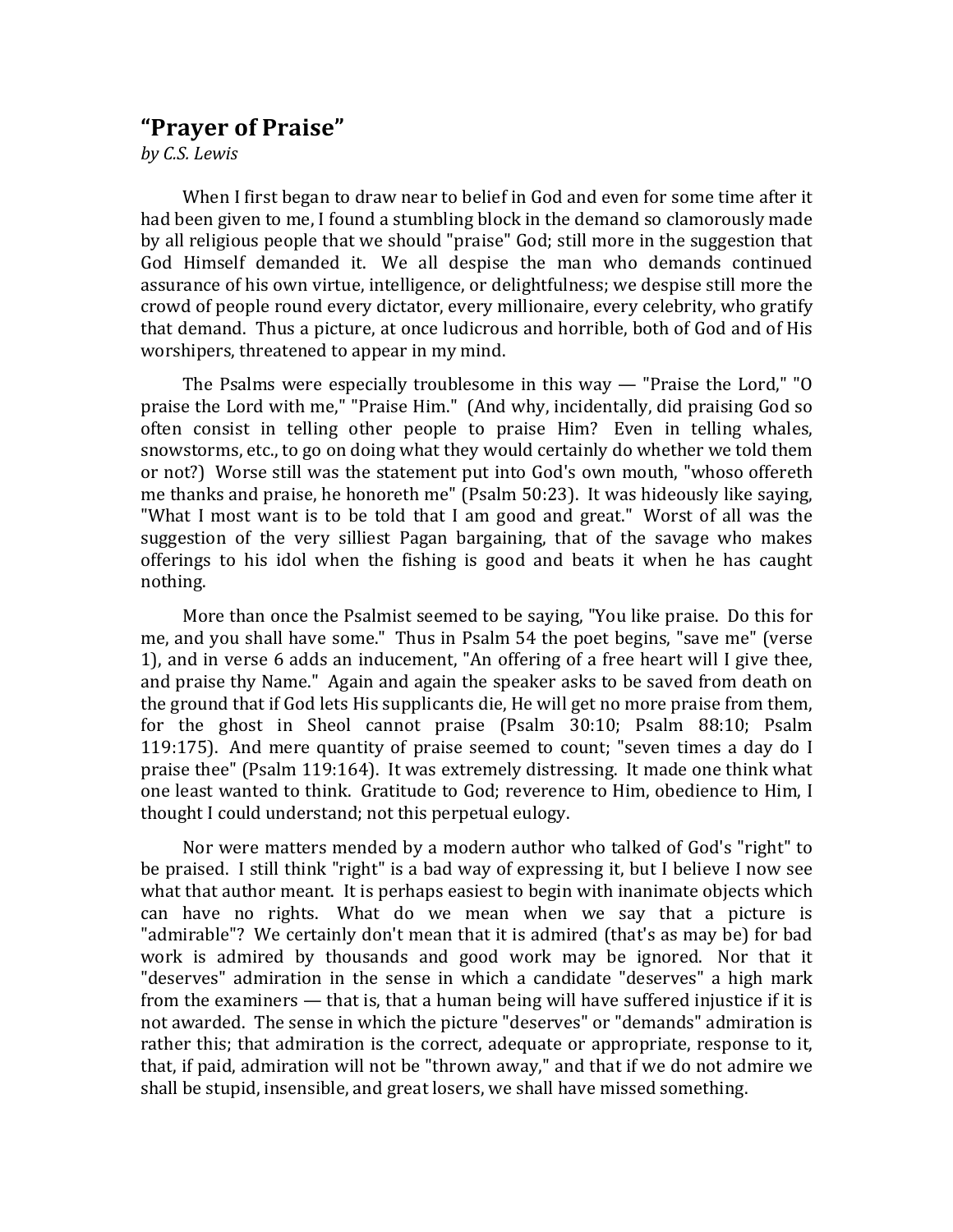In that way many objects both in Nature and in Art may be said to deserve, or merit, or demand, admiration. It was from this end, which will seem to some irreverent, that I found it best to approach the idea that God "demands" praise. He is that Object to admire which (or, if you like, to appreciate which) is simply to be awake, to have entered the real world; not to appreciate which is to have lost the greatest experience, and in the end to have lost all. The incomplete and crippled lives of those who are tone deaf, have never been in love, never known true friendship, never cared for a good book, never enjoyed the feel of the morning air on their cheeks, never (I am one of these) enjoyed football, are faint images of it.

But, of course, this is not all. God does not only "demand" praise as the supremely beautiful and all-satisfying Object. He does apparently command it as lawgiver. The Jews were told to sacrifice. We are under an obligation to go to church. But this was a difficulty only because I did not see that it is in the process of being worshiped that God communicates His presence to men. It is not, of course, the only way. But for many people at many times the "fair beauty of the Lord" is revealed briefly or only while they worship Him together. Even in Judaism the essence of the sacrifice was not really that men gave bulls and goats to God, but that by their so doing God gave Himself to men; in the central act of our own worship, of course, this is far clearer  $-$  there it is manifestly, even physically, God who gives and we who receive.

The miserable idea that God should in any sense need, or crave for, our worship like a vain woman wanting compliments, or a vain author presenting his new books to people who never met or heard of him, is implicitly answered by the words, "If I be hungry I will not tell *thee* (Psalm 50:12). Even if such an absurd Deity could be conceived, He would hardly come to *us*, the lowest of rational creatures, to gratify His appetite. I don't want my dog to bark approval of my books. Now that I come to think of it, there are some humans whose enthusiastically favorable criticism would not much gratify me.

But the most obvious fact about praise  $-$  whether of God or anything  $$ strangely escaped me. I thought of it in terms of compliment, approval, or the giving of honor. I had never noticed that all enjoyment spontaneously overflows into praise unless (sometimes even if) shyness or the fear of boring others is deliberately brought in to check it. The world rings with praise  $-$  lovers praising their mistresses, readers praising their favorite poet, walkers praising the countryside, players praising their favorite game  $-$  praise of weather, wines, dishes, actors, motors, horses, colleges, countries, historical personages, children, flowers, mountains, rare stamps, rare beetles, even sometimes politicians or scholars. I had not noticed how the humblest, and at the same time most balanced and capacious minds, praised most, while the cranks, misfits, and malcontents praised least. The good critics found something to praise in many imperfect works; the bad ones continually narrowed the list of books we might be allowed to read. the healthy and unaffected man, even if luxuriously brought up and widely experienced in good cookery, could praise a very modest meal: the dyspeptic and the snob found fault with all. Except where intolerably adverse circumstances interfere, praise almost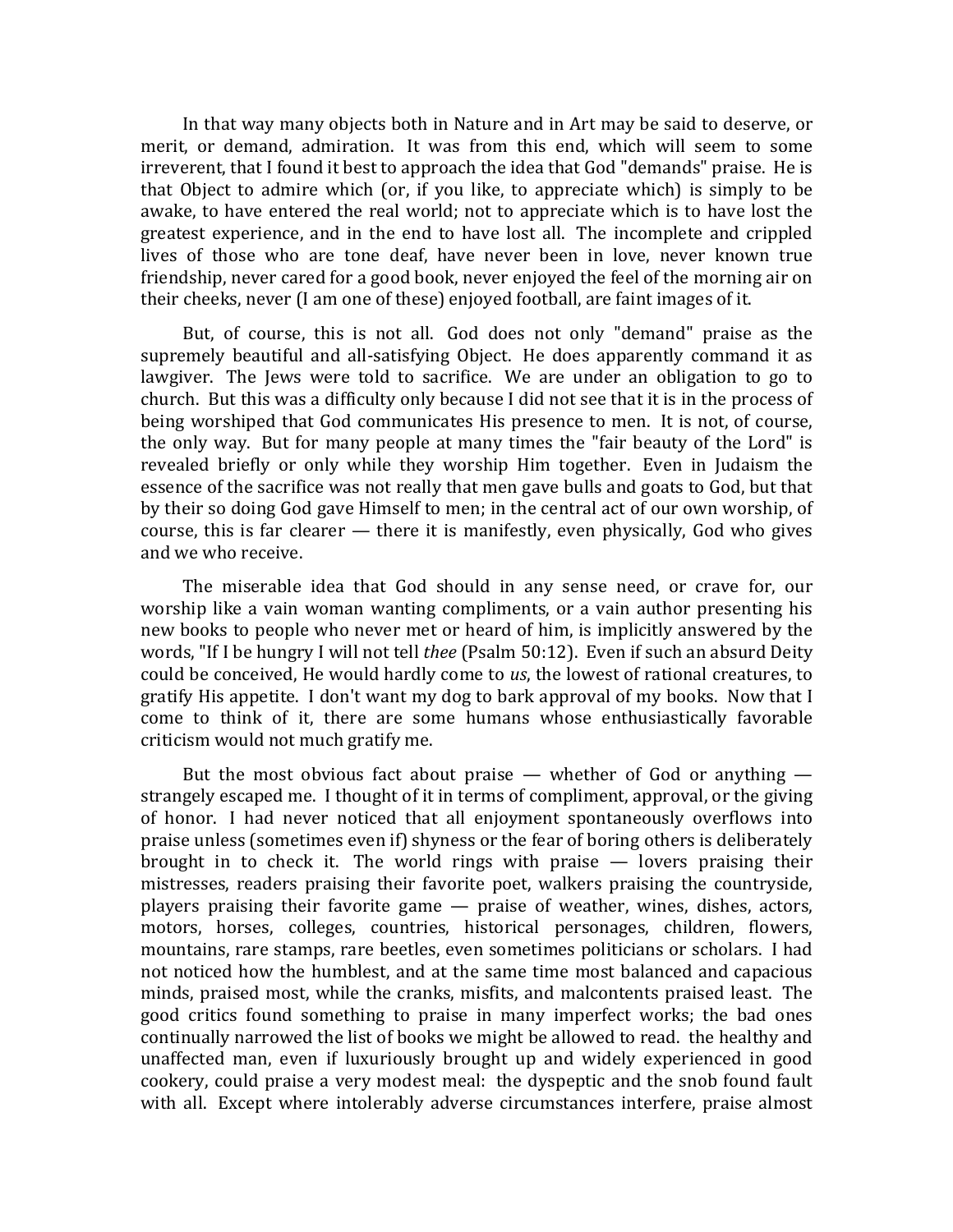seems to be inner health made audible. Nor does it cease to be so when, through lack of skill, the forms of its expression are very uncouth or even ridiculous. Heaven knows, many poems of praise addressed to an earthly beloved are as bad as our bad hymns, and an anthology of love poems for public and perpetual use would probably be a sore a trial to literary taste as *Hymns Ancient and Modern*.

I had not noticed, either, that just as men spontaneously praise whatever they value, so they spontaneously urge us to join them in praising it: "Isn't she lovely? Wasn't it glorious? Don't you think that magnificent?" The Psalmists in telling everyone to praise God are doing what all men do when they speak of what they care about. My whole, more general, difficulty about the praise of God depended on my absurdly denying to us, as regards the supremely Valuable, what we delight to do, what indeed we can't help doing, about everything else we value.

I think we delight to praise what we enjoy because the praise not merely expresses but completes the enjoyment; it is its appointed consummation. It is not out of compliment that lovers keep on telling one another how beautiful they are; the delight is incomplete till it is expressed. It is frustrating to have discovered a new author and not to be able to tell anyone how good he is; to come suddenly, at the turn of the road, upon some mountain valley of unexpected grandeur and then to have to keep silent because the people with you care for it no more than for a tin can in the ditch; to hear a good joke and find no one to share it with (the perfect hearer died a year ago\*). This is so even when our expressions are inadequate, as, of course, they usually are. But how if one could really and fully praise even such things to perfection  $-$  utterly "get out" in poetry, or music, or paint the upsurge of appreciation which almost bursts you? Then indeed the object would be fully appreciated and our delight would have attained perfect development. The worthier the object, the more intense this delight would be. If it were possible for a created soul fully (I mean, up to the full measure conceivable in a finite being) to "appreciate," that is to love and delight in, the worthiest object of all, and simultaneously at every moment to give this delight perfect expression, then that soul would be in supreme beatitude.

It is along these lines that I find it easiest to understand the Christian doctrine that "Heaven" is a state in which angels now, and men hereafter, are perpetually employed in praising God. This does not mean, as it can so dismally suggest, that it is like "being in Church." For our "services," both in their conduct and in our power to participate, are merely attempts at worship; never fully successful, often 99.9 percent failures; sometimes total failures. We are not riders but pupils in the riding school; for most of us the falls and bruises, the aching muscles, and the severity of the exercise, far outweigh those few moments in which we were, to our own astonishment, actually galloping without terror and without disaster.

To see what the doctrine really means, we must suppose ourselves to be in perfect love with God — drunk with, drowned in, dissolved by, that delight which, far from remaining pent up within ourselves as incommunicable, hence hardly tolerable, bliss, flows out from us incessantly again in effortless and perfect